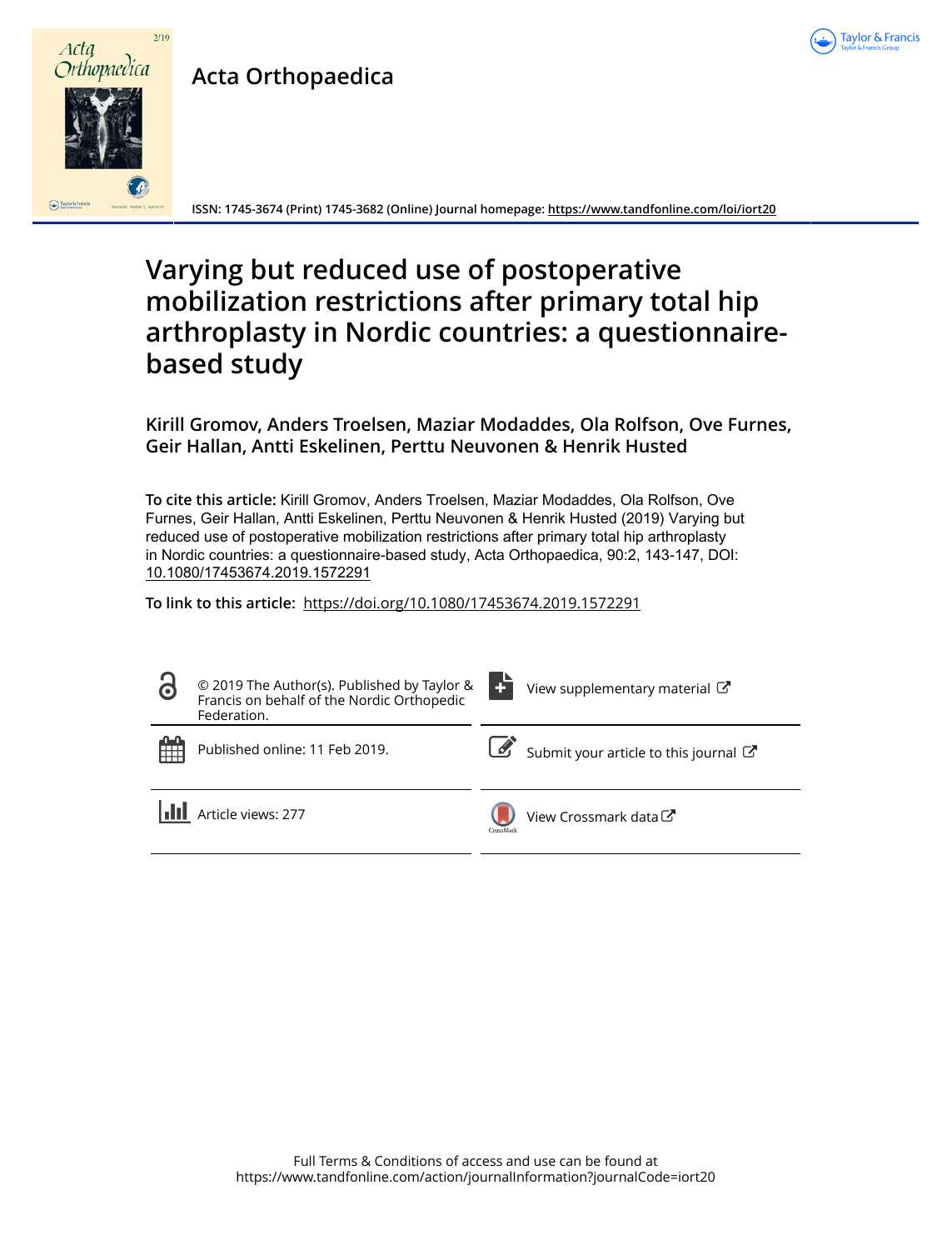### Varying but reduced use of postoperative mobilization restrictions after primary total hip arthroplasty in Nordic countries: a questionnaire-based study

Kirill GROMOV<sup>1,2</sup>, Anders TROELSEN<sup>1</sup>, Maziar MODADDES<sup>3,4</sup>, Ola ROLFSON<sup>3,4</sup>, Ove FURNES<sup>5,6</sup>, Geir HALLAN  $5,6$ , Antti ESKELINEN  $7,8$ , Perttu NEUVONEN  $7,8$ , and Henrik HUSTED 1

Correspondence: kirgromov@gmail.com

Background and purpose — Mobilization has traditionally been restricted following total hip arthroplasty (THA) in an attempt to reduce the risk of dislocation and muscle detachment. However, recent studies have questioned the effect and rationale underlying such restrictions. We investigated the use of postoperative restrictions and possible differences in mobilization protocols following primary THA in Denmark (DK), Finland (FIN), Norway (NO), and Sweden (SWE).

Patients and methods — All hospitals performing primary THA in the participating countries were identified from the latest national THA registry report. A questionnaire containing questions regarding standard surgical procedure, use of restrictions, and postoperative mobilization protocol was distributed to all hospitals through national representatives for each arthroplasty registry.

**Results** — 83% to 94% ( $n = 167$ ) of the 199 hospitals performing THA in DK, FIN, NO, and SWE returned correctly filled out questionnaires. A posterolateral approach was used by 77% of the hospitals. 92% of the hospitals had a standardized mobilization protocol. 50%, 41%, 19%, and 38% of the hospitals in DK, FIN, NO, and SWE, respectively, did not have any postoperative restrictions. If utilized, restrictions were applied for a median of 6 weeks. Two-thirds of all hospitals have changed their mobilization protocol within the last 5 years—all but 2 to a less restrictive protocol.

Interpretation — Use of postoperative restrictions following primary THA differs between the Nordic countries, with 19% to 50% allowing mobilization without any restrictions. There has been a strong tendency towards less restrictive mobilization over the last 5 years.

Dislocation following primary total hip arthroplasty (THA) has been reported to occur in 1–10% of patients (Meek et al. 2006, Patel et al. 2007, Kotwal et al. 2009, Jørgensen et al. 2014). Both surgery- and patient-related factors have been shown to affect the risk for dislocation, including surgical approach, implant position, implant type, implant fixation, femoral head size, age, sex, comorbidities, and cognitive function (Jolles et al. 2002, Byström et al. 2003, Brooks 2013, Seagrave et al. 2017a, 2017b, Miller et al. 2018, Tsikandylakis et al. 2018).

Movement restrictions and other hip precautions following THA have commonly been practiced to prevent dislocation and muscle detachment (Husted et al. 2014)—especially if a lateral transgluteal approach has been used. However, recent studies have questioned this rationale, as liberal postoperative mobilization protocols have been demonstrated not to increase the risk for dislocation (Peak et al. 2005, Restrepo et al. 2011, Gromov et al. 2015, Allen et al. 2018). This was confirmed by a recent systematic review, which concluded that a more liberal lifestyle restriction and precaution protocol did not increase the dislocation rates after THA (van der Weegen et al. 2015).

Despite increasing evidence that postoperative restrictions may be unnecessary, a recent study from the UK showed that 97% of physiotherapists and occupational therapists routinely prescribed hip precautions (Smith and Sackley 2016). Later, a national survey from the Netherlands found that restrictions were recommended to between 69% and 100% of patients following primary THA depending on the surgical approach used (Peters et al. 2017).

Little is known about the use of postoperative restrictions in the Nordic countries. Such knowledge of the utilization of postoperative restrictions would make it easier to compare and interpret studies from the different Nordic countries. This

*© 2019 The Author(s). Published by Taylor & Francis on behalf of the Nordic Orthopedic Federation. This is an Open Access article distributed under the terms of the Creative Commons Attribution-Non-Commercial License (https://creativecommons.org/licenses/by/4.0) DOI 10.1080/17453674.2019.1572291*

<sup>&</sup>lt;sup>1</sup> Department of Orthopaedic Surgery, Copenhagen University Hospital Hvidovre, Denmark; <sup>2</sup> Danish Hip Arthroplasty Registry; <sup>3</sup> Department of Orthopaedics, Institute of Clinical Sciences, Sahlgrenska Academy, University of Gothenburg, Gothenburg, Sweden, <sup>4</sup> Swedish Hip Arthroplasty Register;<br><sup>5</sup> The Norwegian Arthroplasty Register, Department of Orthopaedic Sur Medicine, University of Bergen, Norway; 7 Coxa Hospital for Joint Replacement, and Faculty of Medicine and Life Sciences, University of Tampere, Tampere, Finland; <sup>8</sup> Finnish Hip Arthroplasty Registry

Submitted 2018-11-07. Accepted 2019-01-03.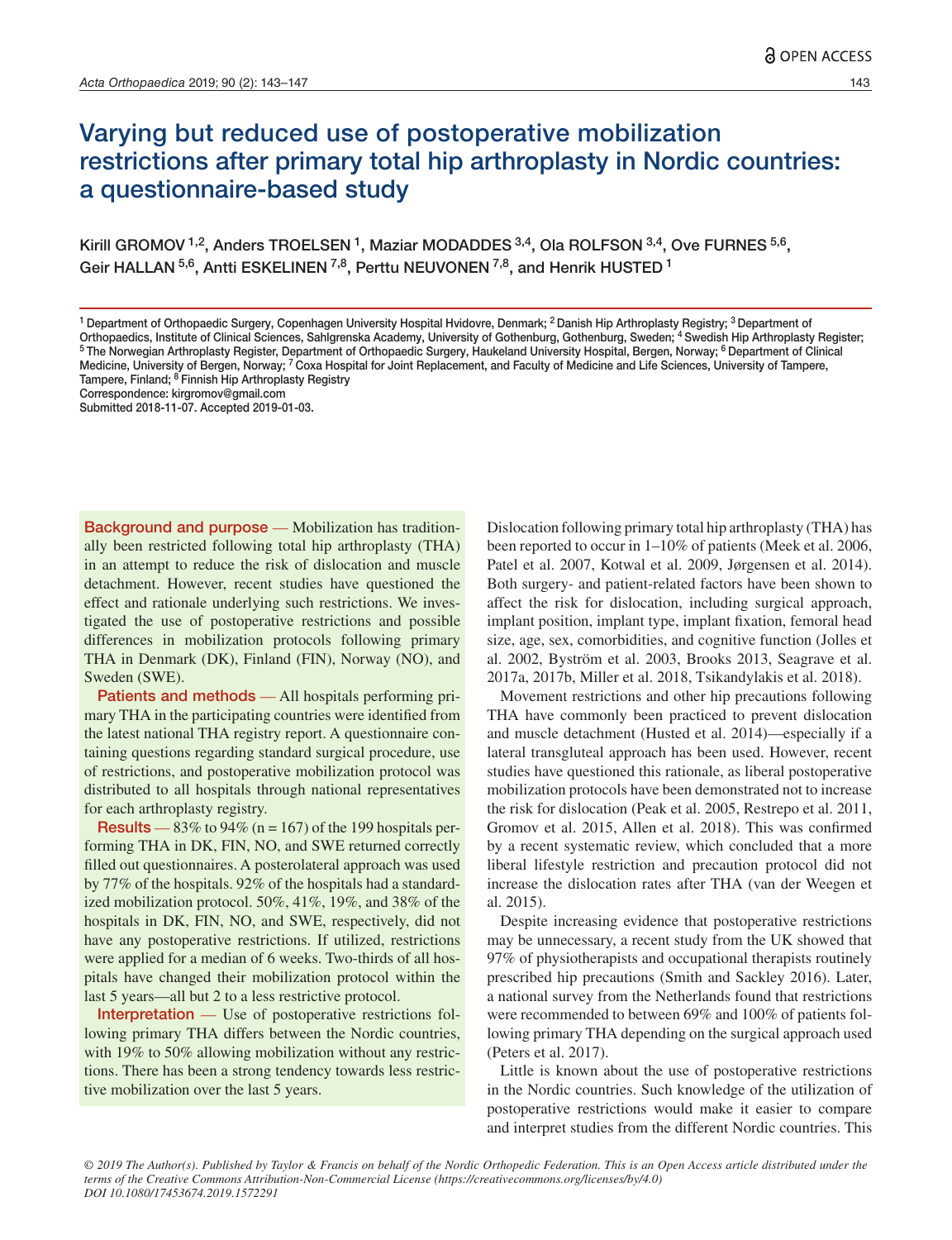Table 1. Coverage (n/N) of hospitals and procedures

| Country | n <sup>a</sup> | N <sub>p</sub> | Coverage hospitals<br>(% ) | n <sup>c</sup> | Coverage procedures<br>Νq | (%)  |
|---------|----------------|----------------|----------------------------|----------------|---------------------------|------|
| Denmark | 24             | 29             | (84)                       | 10,470         | 10,708                    | (98) |
| Finland | 27             | 33             |                            | 10,125         | 10,657                    | (95) |
| Norway  | 42             | 58             |                            | 7,431          | 8,881                     | (83) |
| Sweden  | 74             | 79             |                            | 17,414         | 18,140                    | (96) |
| Total   | 167            | 199            |                            | 45.440         | 48,386                    | (94) |

**<sup>a</sup>** number of hospitals performing primary THA that returned correctly filled out questionnaires.

**<sup>b</sup>** number of hospitals performing primary THA countrywide.

**<sup>c</sup>** number of primary THA performed annually in the hospitals that returned correctly filled out questionnaires.

**<sup>d</sup>** number of primary THA performed annually countrywide.

would also facilitate the investigation of complications and functional outcome following THA. Finally, with increasing evidence on limited benefits with postoperative restrictions, updated national guidelines are needed to reduce inequity in postoperative care following primary THA.

This questionnaire-based study investigated the use of postoperative restrictions and describes differences in mobilization protocols following primary THA in Denmark (DK), Finland (FIN), Norway (NO), and Sweden (SWE).

#### Patients and methods

We identified all hospitals in DK, FIN, NO, and SWE performing primary THA from the respective national arthroplasty register's most recent annual report.

A survey with questions regarding standard surgical procedure, use of restrictions, and postoperative mobilization was designed according to guidelines presented by Sprague et al. (2009). Besides asking if the hospitals used any mobilization restrictions at all following primary THA, we also asked about specific restrictions employed and specific aids given to the patients as a part of the standard mobilization protocol (Kornuijt et al. 2016, Lee et al. 2017). Authors KG, AT, and HH drafted the questionnaire, whereafter all other authors were asked to review it. Subsequently, we revised the questionnaire according to comments to increase clarity and face validity. The questionnaire was designed in English and is presented in Supplementary data. The questionnaire was distributed to all identified hospitals through national representatives for each participating arthroplasty registry by email or regular mail. The questionnaire was sent to the head of the arthroplasty department, who was asked to fill out the questionnaire on behalf of the department. If the head of the arthroplasty department was not identified, the questionnaire was sent to the head of the orthopedic department. Approximately 1 month after sending out the questionnaire, a letter or email was sent out to all nonrespondents with a reminder to complete and return the ques-

Table 2. Demographics of hospitals that returned the correctly filled out questionnaire

|                          | <b>DK</b><br>$n = 24$ | <b>FIN</b> | <b>NO</b><br>$n = 27$ $n = 42$ | <b>SWE</b><br>$n = 74$ | Total<br>$n = 167$ |
|--------------------------|-----------------------|------------|--------------------------------|------------------------|--------------------|
| Approach used            |                       |            |                                |                        |                    |
| Direct anterior          |                       | 1          | 5                              | 1                      | $\overline{7}$     |
| Anterolateral            | $\mathbf{1}$          | 9          | 8                              | 36                     | 54                 |
| Direct lateral           |                       | 1          | 8                              | 19                     | 28                 |
| Posterolateral           | 23                    | 27         | 31                             | 48                     | 129                |
| Articulation             |                       |            |                                |                        |                    |
| Neutral                  | 9                     | 17         | 23                             | 59                     | 108                |
| Highwall                 | 15                    | 10         | 19                             | 15                     | 59                 |
| Dual mobility            | 1                     |            |                                |                        | 1                  |
| Standard protocol        |                       |            |                                |                        |                    |
| Yes                      | 24                    | 22         | 39                             | 69                     | 154                |
| <b>No</b>                |                       | 5          | 3                              | 5                      | 13                 |
| Full weight-bearing)     |                       |            |                                |                        |                    |
| Yes                      | 23                    | 27         | 40                             | 74                     | 164                |
| <b>No</b>                | $\mathbf{1}$          |            | $\overline{2}$                 |                        | 3                  |
| Restrictions             |                       |            |                                |                        |                    |
| Yes                      | 12                    | 10         | 27                             | 28                     | 77                 |
| No                       | 12                    | 11         | 8                              | 28                     | 59                 |
| Depending                |                       | 6          | $\overline{7}$                 | 18                     | 31                 |
| Aids                     |                       |            |                                |                        |                    |
| Yes                      | 10                    | 18         | 20                             | 52                     | 100                |
| <b>No</b>                | 14                    | 9          | 22                             | 22                     | 67                 |
| Restriction changed      |                       |            |                                |                        |                    |
| within 5 years           |                       |            |                                |                        |                    |
| Yes                      | 17                    | 19         | 25                             | 51                     | 112                |
| <b>No</b>                | $\overline{7}$        | 8          | 17                             | 23                     | 55                 |
| Supervised physiotherapy |                       |            |                                |                        |                    |
| Yes                      | 11                    | 14         | 26                             | 51                     | 102                |
| <b>No</b>                | $\mathbf{1}$          | 5          | $\mathfrak{p}$                 | 6                      | 14                 |
| Individual               | 12                    | 8          | 14                             | 17                     | 51                 |
|                          |                       |            |                                |                        |                    |

DK = Denmark; NO = Norway; FIN = Finland; SWE = Sweden

tionnaire. Descriptive statistics were applied using IBM SPSS Statistics v25 (IBM Corp, Armonk, NY, USA).

#### *Ethics, funding, and potential conflict of interest.*

No approval from the National Ethics Committee was necessary as this was a non-interventional observational study. No funding was received for this work. The authors declare no conflict of interest.

#### **Results**

29, 33, 58, and 79 hospitals performing primary THA were identified in DK, FIN, NO, and SWE, respectively. 24/29, 27/33, 42/58, and 74/79 of the hospitals in DK, FIN, NO, and SWE, respectively, returned complete questionnaires giving a coverage of 84% (167/199). The hospitals responding to the questionnaire included 94% (45,440/48,386) of all primary THAs performed in Nordic countries in 2017 (Table 1).

A posterolateral approach was the most common surgical approach in all countries. DK was the only country using elevated-rim acetabular components more frequently than neutral acetabular components (Table 2). 92% of the hospitals had a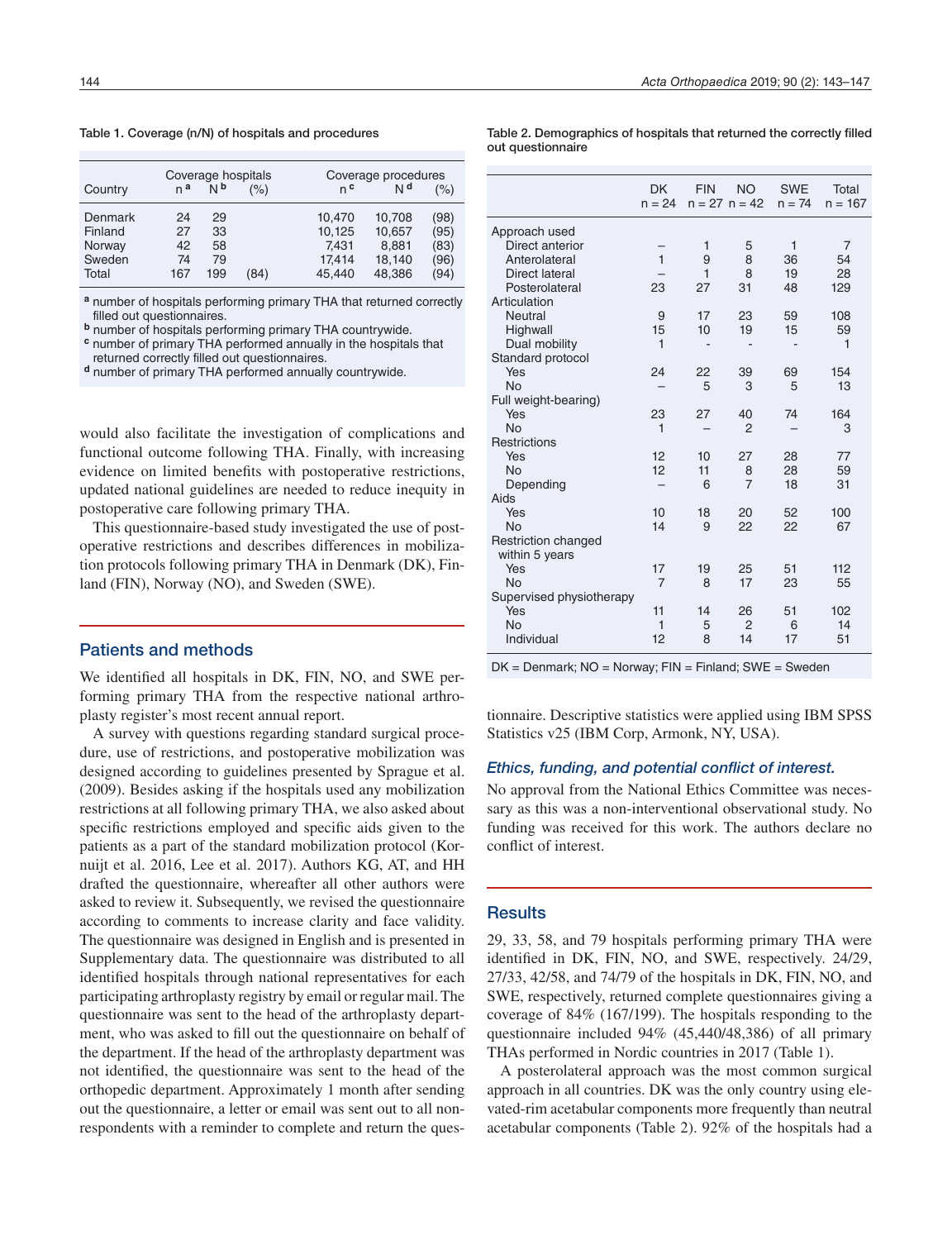Table 3. Restrictions utilized depending on the approach

| <b>Restrictions</b> | <b>Direct</b> | Antero-  | <b>Direct</b> | Postero   |
|---------------------|---------------|----------|---------------|-----------|
|                     | anterior      | lateral  | lateral       | lateral   |
|                     | $n = 7$       | $n = 54$ | $n = 28$      | $n = 129$ |
| Yes                 | 2             | 28       | 14            | 86        |
| <b>No</b>           | 5             | 26       | 14            | 43        |

standardized mobilization protocol and 98% allowed immediate full weight-bearing (Table 2). 12/24, 11/27, 8/42, and 28/74 of the hospitals in DK, FIN, NO, and SWE, respectively, did not have any postoperative restrictions. For 31 hospitals that used different restrictions depending on the approach, 28 used restrictions for a posterolateral approach, 11 used restrictions for an anterolateral approach and 7 used restrictions for a direct lateral approach. 98% of the hospitals allowed immediate full weight-bearing.

For hospitals applying restrictions ( $n = 108$ ), these were used for 2 weeks in 1%, for 4 weeks in 6%, for 6 weeks in 47%, and for a minimum of 12 weeks in 45% of the hospitals. Restrictions were used for a median of 6 weeks. As regards the approach used, 71% of the hospitals using a direct anterior approach did not use restrictions compared with 33% of hospitals using a posterolateral approach (Table 3). Avoiding bending the hip over 90 degrees and not crossing the legs were the most commonly employed restrictions (Figure 1). Aids (other than walking aids) were routinely used by 60% of the hospitals, with aids for putting on socks and an elevated toilet seat being the most common (Figure 2).

67% (112/167) of all hospitals had changed their mobilization protocol within the last 5 years—all but 2 to a less restrictive protocol.

#### **Discussion**

In this questionnaire-based study, we found that one-third of all participating hospitals did not use any postoperative restrictions following primary THA, while one-fifth imposed restrictions depending on the surgical approach. Denmark was the most liberal country with half of the hospitals not using any restrictions while Norway was the most restrictive country with one-fifth of the hospitals not employing any restrictions.

Very few previous studies have investigated the use of restrictions on a national level. Recently, Peters et al. (2017) performed a national survey investigating use of postoperative restrictions following primary THA in the Netherlands and found that restrictions were applied for between 69% and 100% of the patients depending on the surgical approach used. Based on our results, even the most conservative country in our study (NO) had a more liberal approach than the Netherlands. Our results also showed a more liberal approach compared with a survey from the UK, which found hip precautions to









Figure 2. Aids used in hospitals that utilized aids on discharge.

be routinely prescribed by 97% of health professionals (physiotherapists and occupational therapists) participating in the study (Smith and Sackley 2016). The median use of restrictions for 6 weeks reported in our study is in agreement with Peters et al. (2017), and Smith and Sackley (2016).

We found that restrictions were most frequently used with a posterolateral approach and least with a direct anterior approach. This conforms with the survey results by Peters et al. (2017) reporting a 100% restriction use with the posterolateral approach compared with 69% with the direct anterior approach. This difference is most likely explained by higher dislocation rates for a posterolateral approach compared with the direct anterior approach reported by some authors (Hailer et al. 2012, Zijlstra et al. 2017, Miller et al. 2018).

An important finding in our study is a strong trend towards a less restrictive mobilization protocol in recent years: twothirds of hospitals had changed their mobilization protocol to a less restrictive one in the last 5 years. This is supported by the emerging evidence that removal of postoperative restrictions does not seem to lead to an increased risk for dislocation following primary THA (Peak et al. 2005, Restrepo et al. 2011, Gromov et al. 2015, van der Weegen et al. 2015, Kornuijt et al. 2016, Allen et al. 2018). Furthermore, a recent study showed that while most patients can remember all of the restrictions recommended at 8 weeks after surgery only one-fifth adhere to all restrictions, suggesting that even if restrictions are prescribed most patients do not adhere to them (Lee et al. 2017).

To our knowledge only 2 studies have found a correlation between removal of restrictions and increased risk of dislocation. In a registry-based study, Jørgensen et al. (2014) found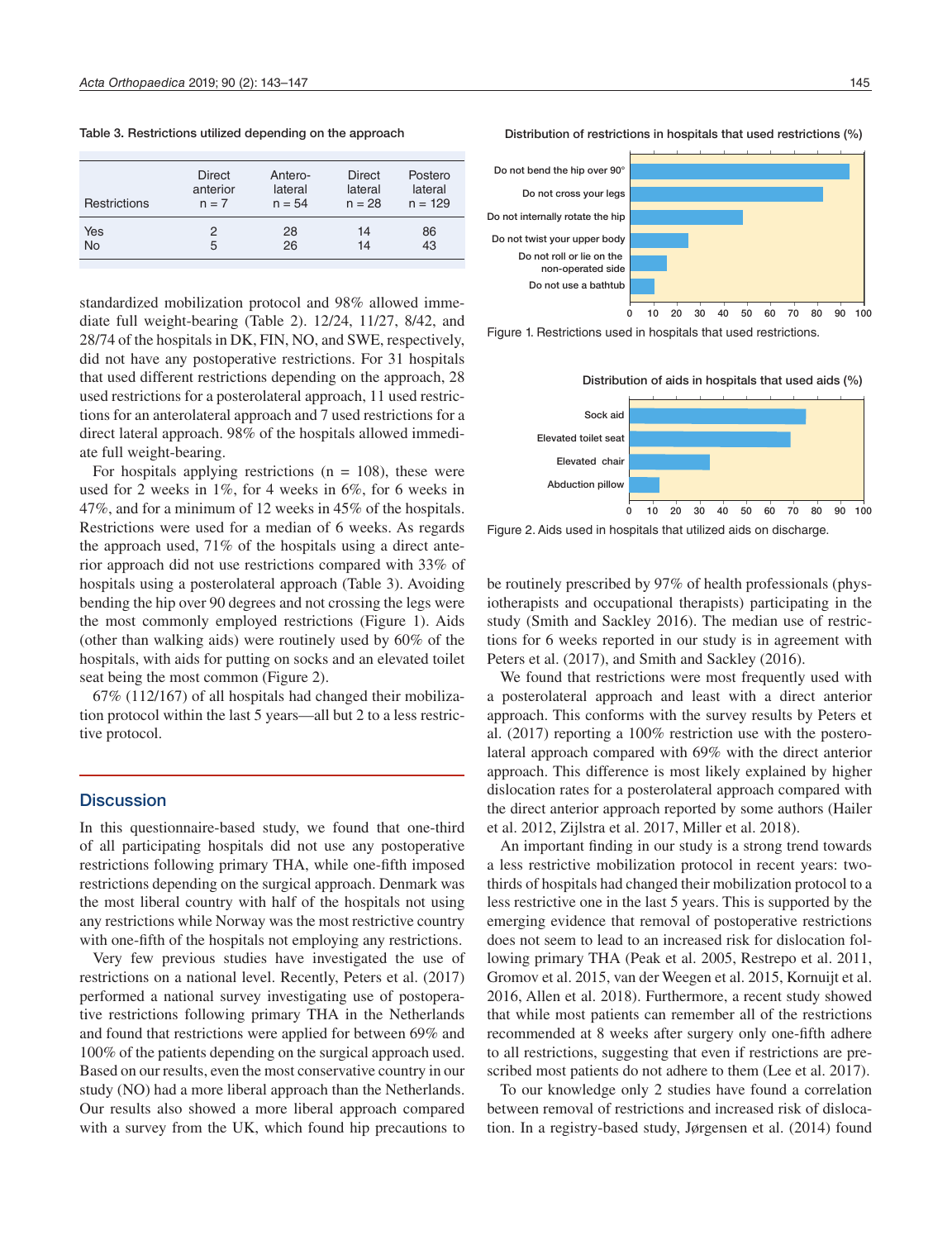that departments that did not use restrictions had a higher dislocation rate compared with departments that applied restrictions. However, the study was not designed to analyze restrictions, and the difference in dislocation rate could potentially be explained by a number of factors other than the use of restrictions. Mikkelsen et al. (2014) found a statistically nonsignificant increase in the dislocation rate in patients who were mobilized without restrictions, while no difference was seen in patient-reported outcomes after 6 weeks. However, this study investigated only 365 patients and was not powered to investigate dislocations following THA. Conversely, several authors have suggested that a liberal mobilization protocol following primary THA may lead to earlier return to work and higher patient satisfaction (Peak et al. 2005, Barnsley et al. 2015, van der Weegen et al. 2015).

Our study has several limitations. First, we asked about standard protocols in the participating hospitals; we do not know to what extent the individual surgeons adhered to these protocols. Second, while the response rate was excellent, 16% of the hospitals (accounting for 6% of annually performed THAs) did not respond, allowing for some degree of bias. There is, however, no obvious reason to think that the departments that did not reply systematically were less or more restrictive than the those that did so. Also, although we included a question regarding articulation size in our questionnaire, we did not investigate other factors that could influence the risk of dislocation such as the type of implant and fixation. These factors could affect the postoperative protocols (Kim et al. 2009, Seagrave et al. 2017a). In recent years there have been a trend towards increased use of larger femoral heads, as this has been suggested to reduce the risk for dislocation. A recent study from the Nordic Arthroplasty Registry Association found that the risk for revision due to dislocation was lower when comparing 32-mm heads to 28-mm heads, while no benefit with use of 36-mm heads over 32-mm heads was found (Tsikandylakis et al. 2018). We did not investigate the femoral head size used by the individual departments, and this could potentially affect the surgeons in regard to use of postoperative restrictions. Further, we did not investigate whether or not the use of restrictions differed depending on the diagnosis. While we have investigated the restrictions recommended by the hospitals, we do not know if the physiotherapists working with the patients after discharge adhered to those protocols. Finally, while we investigated the use of restrictions, we did not investigate the dislocation rates, patient-reported outcomes, or patient satisfaction in departments using restrictions or in those with a more liberal mobilization protocol. Thus, no conclusion can be drawn from this study on the potential association between the use of postoperative restrictions and dislocation rates following primary THA.

In summary, we found that use of postoperative restrictions following primary THA differed between the Nordic countries with 19–50% allowing mobilization without any restrictions.

There has been a strong tendency towards less restrictive mobilization over the last 5 years. Whether this trend has had any affect on the dislocation rates and whether the dislocation rates differ between the less and the more restrictive hospitals in Nordic countries is unknown.

#### *Supplementary data*

The questionnaire is available as supplementary data in the online version of this article, http://dx.doi.org/ 10.1080/ 17453674.2019.1572291

KG and HH planned the study. KG, AT, and HH designed the questionnaire and collected the data from DK. MM, OR, OF, GH, AE, and PT distributed and collected the questionnaires in the respective countries. KG analyzed the data and drafted the manuscript. All authors reviewed the manuscript.

*Acta* thanks Anil Peters and Stephan Vehmeijerfor help with peer review of this study.

- Allen F C, Skinner D L, Harrison J, Stafford G H. The effect of precautions on early dislocations post total hip arthroplasty: a retrospective cohort study. Hip Int 2018; 28(5): 485-90.
- Barnsley L, Barnsley L, Page R. Are hip precautions necessary post total hip arthroplasty? A systematic review. Geriatr Orthop Surg Rehabil 2015; 6(3): 230-5.
- Brooks P J. Dislocation following total hip replacement. Bone Joint J 2013; 95-B(11\_Suppl\_A): 67-9.
- Byström S, Espehaug B, Furnes O, Havelin L, Norwegian Arthroplasty Register. Femoral head size is a risk factor for total hip luxation: a study of 42,987 primary hip arthroplasties from the Norwegian Arthroplasty Register. Acta Orthop Scand 2003; 74(5): 514-24.
- Gromov K, Troelsen A, Otte K S, Orsnes T, Ladelund S, Husted H. Removal of restrictions following primary THA with posterolateral approach does not increase the risk of early dislocation. Acta Orthop 2015; 86(4): 463-8.
- Hailer N P, Weiss R J, Stark A, Kärrholm J. The risk of revision due to dislocation after total hip arthroplasty depends on surgical approach, femoral head size, sex, and primary diagnosis. Acta Orthop 2012; 83(5): 442-8.
- Husted H, Gromov K, Malchau H, Freiberg A, Gebuhr P, Troelsen A. Traditions and myths in hip and knee arthroplasty: a narrative review. Acta Orthop 2014; 85(6): 548-55.
- Jolles B M, Zangger P, Leyvraz P-F. Factors predisposing to dislocation after primary total hip arthroplasty: a multivariate analysis. J Arthroplasty 2002; 17(3): 282-8.
- Jørgensen C C, Kjaersgaard-Andersen P, Solgaard S, Kehlet H. Hip dislocations after 2,734 elective unilateral fast-track total hip arthroplasties: incidence, circumstances and predisposing factors. Arch Orthop Trauma Surg 2014; 134(11): 1615-22.
- Kim Y-H, Choi Y, Kim J-S. Influence of patient-, design-, and surgery-related factors on rate of dislocation after primary cementless total hip arthroplasty. J Arthroplasty 2009; 24(8): 1258-63.
- Kornuijt A, Das D, Sijbesma T, van der Weegen W. The rate of dislocation is not increased when minimal precautions are used after total hip arthroplasty using the posterolateral approach. Bone Joint J 2016; 98-B(5): 589- 94.
- Kotwal R S, Ganapathi M, John A, Maheson M, Jones S A. Outcome of treatment for dislocation after primary total hip replacement. J Bone Joint Surg Br 2009; 91-B(3): 321-6.
- Lee G R H, Berstock J R, Whitehouse M R, Blom A W. Recall and patient perceptions of hip precautions 6 weeks after total hip arthroplasty. Acta Orthop 2017; 88(5): 496-9.